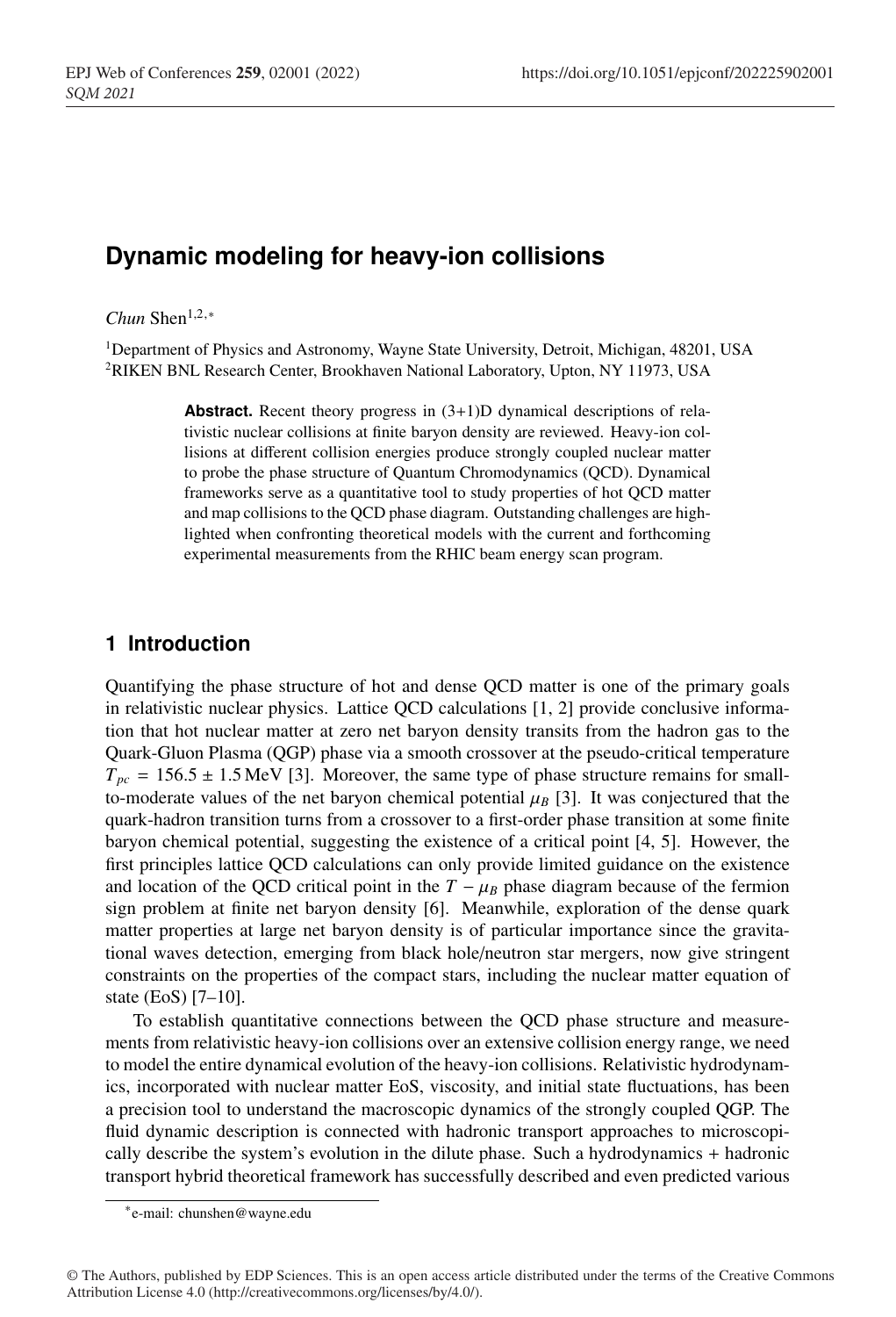flow correlation measurements with remarkable precision [11–14]. Phenomenological studies with precise flow measurements of the hadronic final state from the Beam Energy Scan (BES) program can elucidate the collective aspects of the baryon-rich QGP and constrain the QGP EoS and transport properties, such as its viscosity and charge diffusion coefficients [15, 16]. Strange quarks produced in relativistic nuclear collisions are an interesting probe for studying the evolution of the collisions. Since the collision system is strangeness neutral, the *ss*¯ pair production mechanism is sensitive to the properties of strongly-interacting matter, especially at the early time [17]. The partonic and hadronic production channels are very different and may signal the onset of deconfinement and the quark-gluon plasma [18]. Furthermore, unstable resonance states of strange baryons can provide detailed information about hadronic reactions in the late-stage of heavy-ion collisions [19]. This proceeding will highlight the recent developments of the hybrid dynamical frameworks, emphasizing the strangeness-related observables.

## **2 Flowing through the QCD crossover region**

Relativistic heavy-ion collisions with collision energies  $\sqrt{s_{NN}} \ge 20 \,\text{GeV}$  can probe the nuclear matter properties with a net baryon chemical potential up to ∼ 300 MeV, where the QGP and hadronic phases are connected with a smooth crossover [20, 21]. At  $\sqrt{s_{NN}} \sim O(10)$  GeV, heavy-ion collisions violate longitudinal boost invariance, and the overlapping time for the two nuclei to pass through each other is significant compared to the total collision lifetime [22–24]. Therefore, it is crucial to develop initial conditions with non-trivial longitudinal dynamics. The complex 3D collision dynamics can be approximated by parametric energy depositions based on the collision geometry [24–27]. Non-trivial dynamics could be included by modeling the energy loss in individual nucleon-nucleon collisions based on either string deceleration [23, 28] or full transport simulations [22, 29, 30]. Further theory developments exist to understand the early-stage baryon stopping from the Color Glass Condensate-based approaches in the fragmentation region [31, 32] and a holographic approach at intermediate couplings [33]. In the meantime, dynamical initialization schemes have been developed to interweave initial-state and hydrodynamics on a local basis to model the extended interaction region between the two colliding nuclei at low collision energies [23, 30, 34, 35]. These schemes have also been applied to study small systems and jet-medium interactions [36, 37].

Figure 1 shows a series of snapshots of one central Au+Au collision at  $\sqrt{s_{NN}} = 39 \,\text{GeV}$ flowing through the QCD phase diagram. The numerical simulation is based on 3D MC-Glauber with string deceleration model [23]. The first row presents the early dynamical initialization stage  $\tau \leq 1.5$  fm/*c*, during which the two colliding nuclei pass through each other. The collisions among nucleons continuously deposit energy-momentum currents to form the strongly coupled QGP. Because most of the baryon charge sources are at the end of strings, their deposition times are later than those of the energy-momentum currents. Hence, the hydrodynamic medium first heats up at  $\mu_B \sim 0$ . Around  $\tau \sim 1.2$  fm/*c*, the baryon charges start to be doped into the system and drive the system to flow to a large  $\mu_B$  region in the phase diagram. For central collisions at  $\sqrt{s_{NN}}$  = 39 GeV, the duration of energy-momentum and net baryon charge depositions last for about 1.5-2 fm/*c*. During this phase, the fireball reaches  $T_{\text{max}} \sim 250 \text{ MeV}$  and  $\mu_{B,\text{max}} \sim 200 \text{ MeV}$  at the mid-rapidity. For fireball in the forward spacetime rapidity region  $1 < \eta_s < 1.8$ , the peak temperature of the medium drops to about 200 MeV while the medium reaches out to a larger  $\mu_B$  region,  $\mu_B \sim 300$  MeV. For  $\tau \ge 2$  fm/*c*, the fireball expands hydrodynamically in 3D and lives up to 10.5 fm/*c* before all the fluid cells convert to hadrons in the dilute hadronic phase.

Because most hybrid dynamical frameworks assume grand-canonical ensemble (GCE) at the particlization, the hadron chemistry is mainly controlled by the distributions of tem-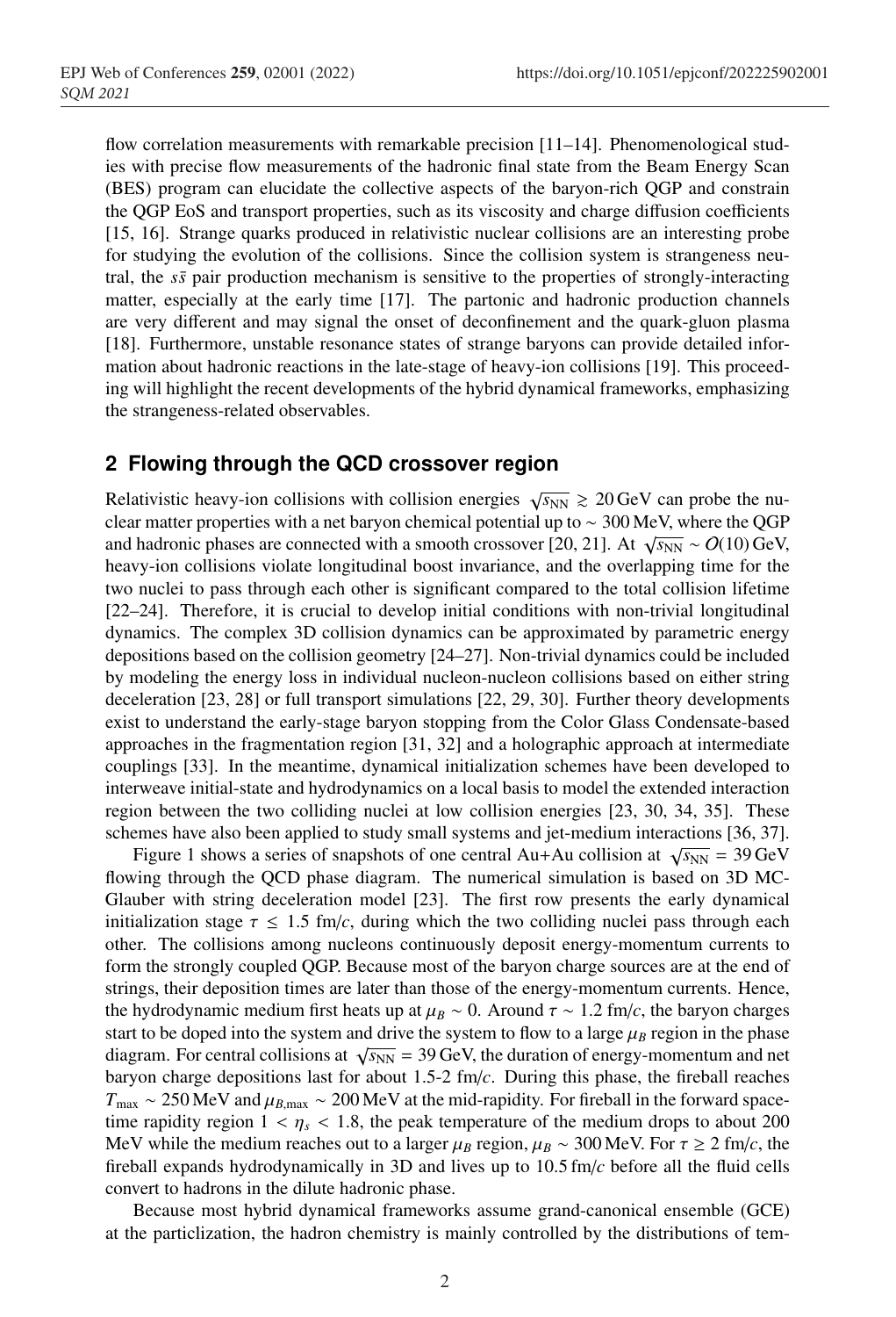

**Figure 1.** The QCD phase diagram is dynamically probed by a central Au+Au collision at  $\sqrt{s_{NN}}$  = 39 GeV. The red and blue contours indicate the time snapshots of fluid cell  $T - \mu_B$  distributions in the mid-rapidity  $|\eta_s|$  < 0.5 and a forward space-time rapidity region  $1 < \eta_s < 1.8$ , respectively.

perature and chemical potentials on the constant energy density particlization hyper-surface. Furthermore, the late-stage hadronic transport model can further modify the relative particle abundances via inelastic scatterings and baryon-anti-baryon annihilation. Therefore, the yield ratios of identified particles provide strong constraints on the particlization condition in hybrid simulations [38, 39]. Assuming GCE, one can map the net electric charge (*Q*), strangeness (*S* ), and baryon (*B*) chemical potentials to identified particle ratios as follows,  $\pi^{-}/\pi^{+} \propto \exp(-2\mu_{Q}), K^{-}/K^{+} \propto \exp[-2(\mu_{Q} + \mu_{S})],$  and  $\bar{p}/p \propto \exp[-2(\mu_{Q} + \mu_{B})].$ The ratios  $K^{-}/\pi^{-} \propto \exp(-\mu_S)$  and  $K^{+}/\pi^{+} \propto \exp(+\mu_S)$  provide direct information about the strangeness chemical potential. The yield ratios of multi-strange baryons to their antiparticles  $\overline{\Lambda}/\Lambda \propto \exp[-2(\mu_B - \mu_S)], \overline{\Xi}^+/\Xi^- \propto \exp[-2(\mu_B - 2\mu_S - \mu_O)],$  and  $\overline{\Omega}/\Omega \propto \exp[-2(\mu_B - 3\mu_S)]$ contain different weights on  $\mu_s$ . Figure 2 shows the comparison between the preliminary calculations from the 3D string deceleration model [23] and the identified particle yield ratios in central Au+Au collisions at the RHIC BES energies. The model calculations with a constant switching energy density  $e_{sw} = 0.26 \text{ GeV/fm}^3$  reproduce the collision energy dependence of the data from 7.7 GeV to 200 GeV. The key theoretical ingredients that lead to this good description are initial-state baryon stopping plus the constraints  $n_S = 0$  and  $n_Q = 0.4n_B$  for Au+Au collision [38, 46]. The strangeness neutrality condition  $n<sub>S</sub> = 0$  results in a linear correlation between the strangeness chemical potential and  $\mu_B$ ,  $\mu_S \sim \mu_B/3$  [46]. The collision energy dependence of  $\mu_S$  can be constrained with the  $K^+/\pi^+$  and  $K^-/\pi^-$  ratios. Below  $\sqrt{s_{NN}}$  = 5 GeV, the  $K^+/\pi^+$  ratio becomes smaller because of the canonical suppression of the strange quark production [20, 47]. The small  $\mu<sub>O</sub>$  from the constraint  $n<sub>O</sub> = 0.4n<sub>B</sub>$  quantitatively reproduces the  $\pi^{-}/\pi^{+}$  ratios. The model calculation underestimates the ratios among multi-strangeness baryons for  $\sqrt{s_{NN}}$  < 40 GeV, which hints that these strangeness baryons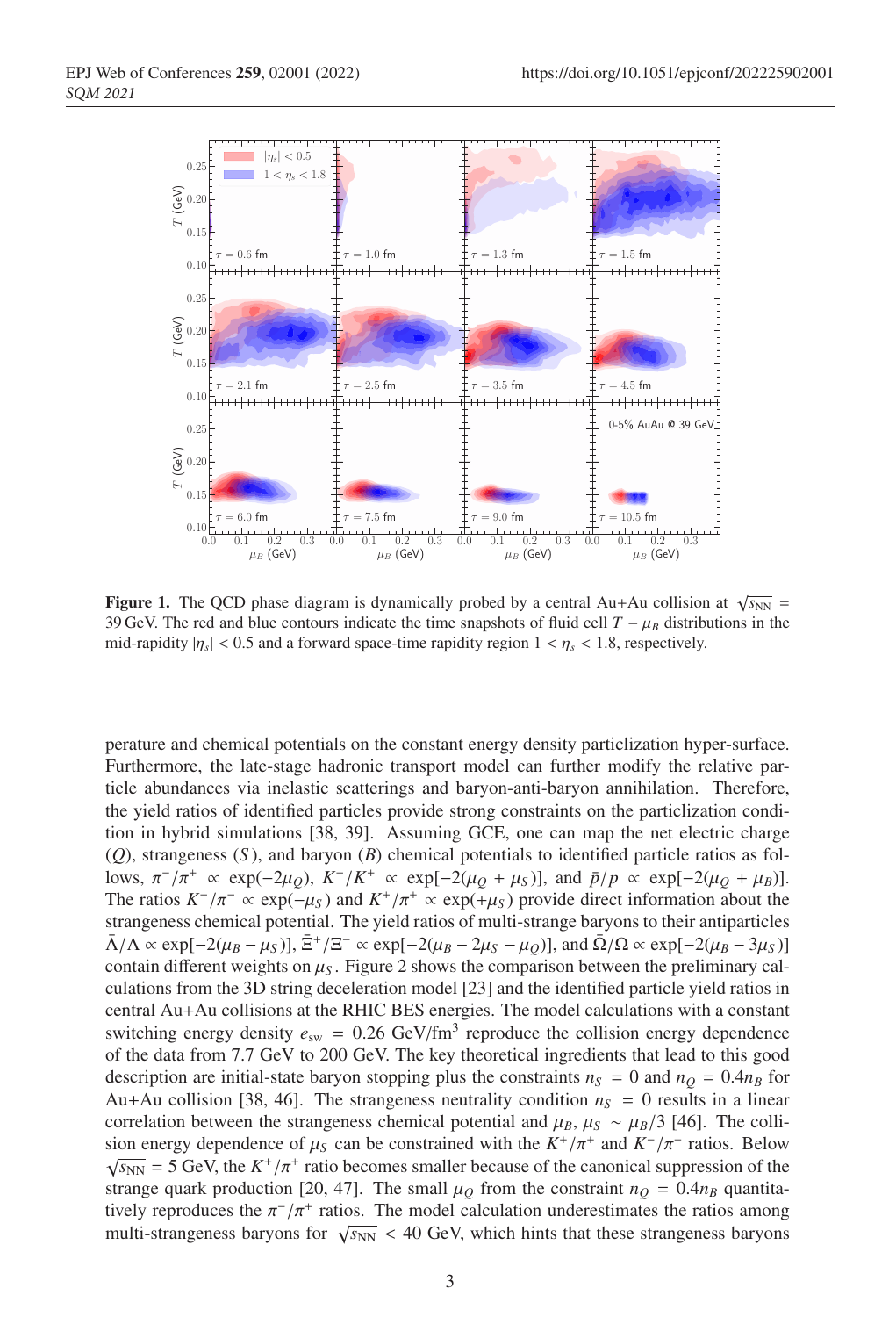

Figure 2. Panels (a, b, c): Preliminary calculations of identified particle ratios as functions of the collision energy in central Au+Au collisions compared with the world data [40–45]. Panel (d): Identified particle ratios at three switching energy densities for central Pb+Pb collisions at the top SPS energy [38].

could have a higher chemical freeze-out energy density than the non-strange hadrons [48] illustrated in Fig. 2d.

### **3 Outlook and challenges**

Over the past decade, the RHIC Beam Energy Scan program has excited a wave of theory developments towards a (3+1)D paradigm of dynamical modeling of relativistic nuclear collisions. The advancements in 3D initial-state models, equation of state at finite net baryon density, dynamical initialization schemes enable us to quantify initial baryon stopping and study the collectivity of the QGP in a baryon-rich environment. To confront precision flow measurements from the upcoming RHIC BES program phase II, our community has adopted the Bayesian Inference method as a standard approach to systematically constrain the QGP's thermodynamic and transport properties and initial-state fluctuation spectrum [14, 49, 50]. Meanwhile, the increasing theoretical and numerical complexities in 3D hybrid models could pose significant challenges in future high-dimensional Bayesian analysis.

The current RHIC fixed-target experiment and the future FAIR/NICA experimental programs push the exploration of the QCD phase diagram beyond  $\mu_B = 400$  MeV, where guidance from lattice QCD on EoS is very limited. Searching for experimental signals of critical point and first-order phase transition requires the theoretical frameworks to be calibrated by particle production and flow measurements to provide reliable baseline expectations without critical phenomena [51–54]. Further studying the effects of out-of-equilibrium evolution of critical fluctuations [55–59] on net proton high-order cumulants and light nuclei productions [60] as functions of collision energy and rapidity intervals would shed light on the QCD phase structure at large baryon density.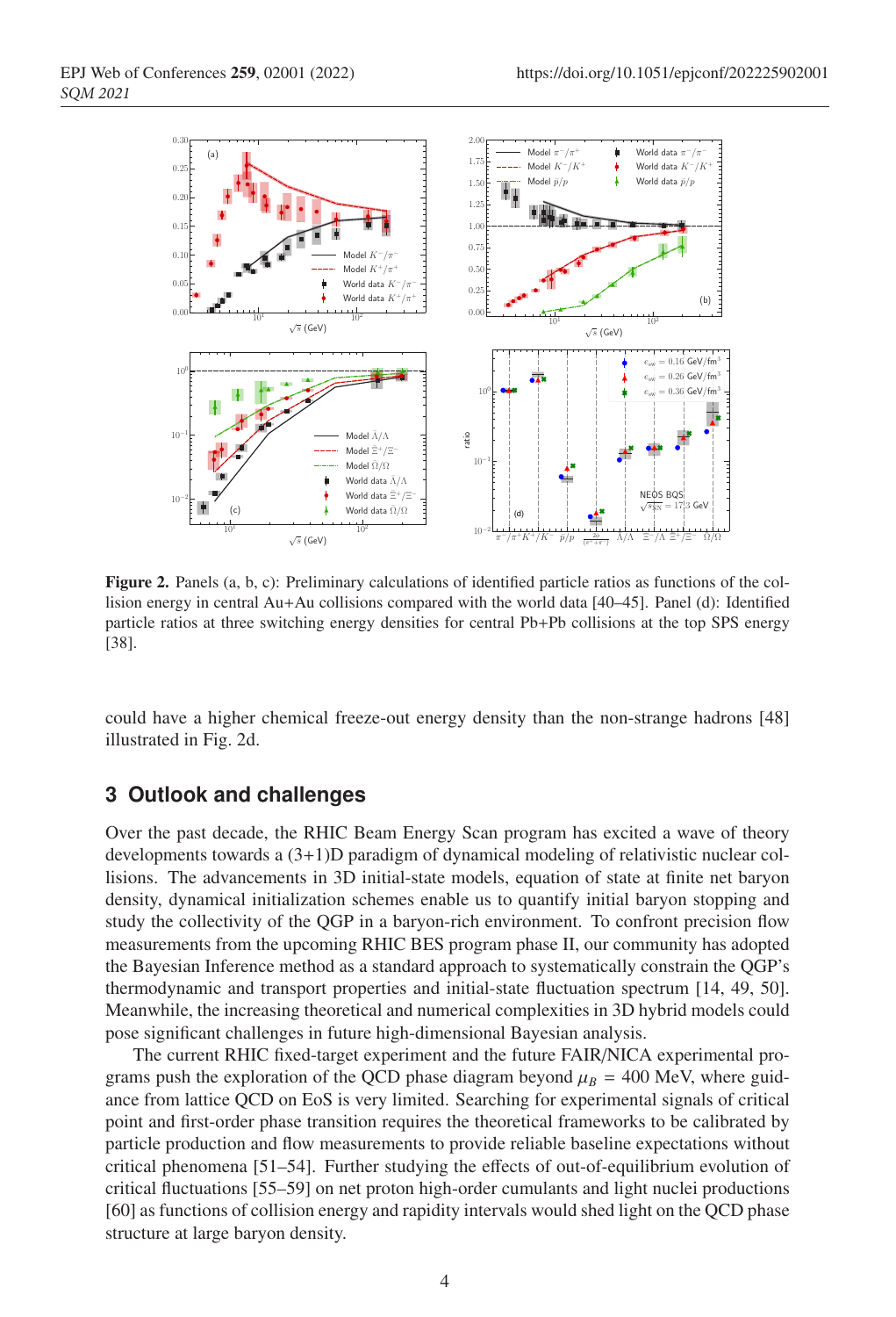## **Acknowledgments**

This work is support in part by the National Science Foundation (NSF) under grant number PHY-2012922 and by the U.S. Department of Energy, Office of Science, Office of Nuclear Physics, under contract number DE-SC001346 and within the framework of the Beam Energy Scan Theory (BEST) Topical Collaboration. The calculations in this work used resources provided by the Open Science Grid [61, 62], which is supported by the NSF award 2030508.

#### **References**

- [1] T. Bhattacharya et al., Phys. Rev. Lett. **113**, 082001 (2014), 1402.5175
- [2] A. Bazavov et al., Phys. Rev. D 85, 054503 (2012), 1111.1710
- [3] A. Bazavov et al. (HotQCD), Phys. Lett. B 795, 15 (2019), 1812.08235
- [4] M. Asakawa, K. Yazaki, Nucl. Phys. A 504, 668 (1989)
- [5] A. Bzdak, S. Esumi, V. Koch, J. Liao, M. Stephanov, N. Xu, Phys. Rept. 853, 1 (2020), 1906.00936
- [6] P. de Forcrand, PoS LAT2009, 010 (2009), 1005.0539
- [7] B.P. Abbott et al. (LIGO Scientific, Virgo), Phys. Rev. Lett. 119, 161101 (2017), 1710.05832
- [8] B.P. Abbott et al. (LIGO Scientific, Virgo), Phys. Rev. Lett. 121, 161101 (2018), 1805.11581
- [9] G. Baym, T. Hatsuda, T. Kojo, P.D. Powell, Y. Song, T. Takatsuka, Rept. Prog. Phys. 81, 056902 (2018), 1707.04966
- [10] V. Dexheimer, J. Noronha, J. Noronha-Hostler, C. Ratti, N. Yunes, J. Phys. G 48, 073001 (2021), 2010.08834
- [11] C. Shen, Z. Qiu, H. Song, J. Bernhard, S. Bass, U. Heinz, Comput. Phys. Commun. 199, 61 (2016), 1409.8164
- [12] J.E. Bernhard, J.S. Moreland, S.A. Bass, J. Liu, U. Heinz, Phys. Rev. C 94, 024907 (2016), 1605.03954
- [13] B. Schenke, C. Shen, P. Tribedy, Phys. Rev. C 102, 044905 (2020), 2005.14682
- [14] D. Everett et al. (JETSCAPE), Phys. Rev. C 103, 054904 (2021), 2011.01430
- [15] G.S. Denicol, C. Gale, S. Jeon, A. Monnai, B. Schenke, C. Shen, Phys. Rev. C 98, 034916 (2018), 1804.10557
- [16] E. McLaughlin, J. Rose, T. Dore, P. Parotto, C. Ratti, J. Noronha-Hostler (2021), 2103.02090
- [17] S. Pratt, C. Plumberg, Phys. Rev. C 99, 044916 (2019), 1812.05649
- [18] C. Blume, EPJ Web Conf. 171, 03001 (2018), 1710.07508
- [19] D. Oliinychenko, C. Shen (2021), 2105.07539
- [20] A. Andronic, P. Braun-Munzinger, K. Redlich, J. Stachel, Nature 561, 321 (2018), 1710.09425
- [21] L. Adamczyk et al. (STAR), Phys. Rev. C 96, 044904 (2017), 1701.07065
- [22] I.A. Karpenko, P. Huovinen, H. Petersen, M. Bleicher, Phys. Rev. C 91, 064901 (2015), 1502.01978
- [23] C. Shen, B. Schenke, Phys. Rev. C 97, 024907 (2018), 1710.00881
- [24] C. Shen, S. Alzhrani, Phys. Rev. C 102, 014909 (2020), 2003.05852
- [25] T. Hirano, U.W. Heinz, D. Kharzeev, R. Lacey, Y. Nara, Phys. Lett. B 636, 299 (2006), nucl-th/0511046
- [26] P. Bozek, W. Broniowski, Phys. Rev. C 97, 034913 (2018), 1711.03325